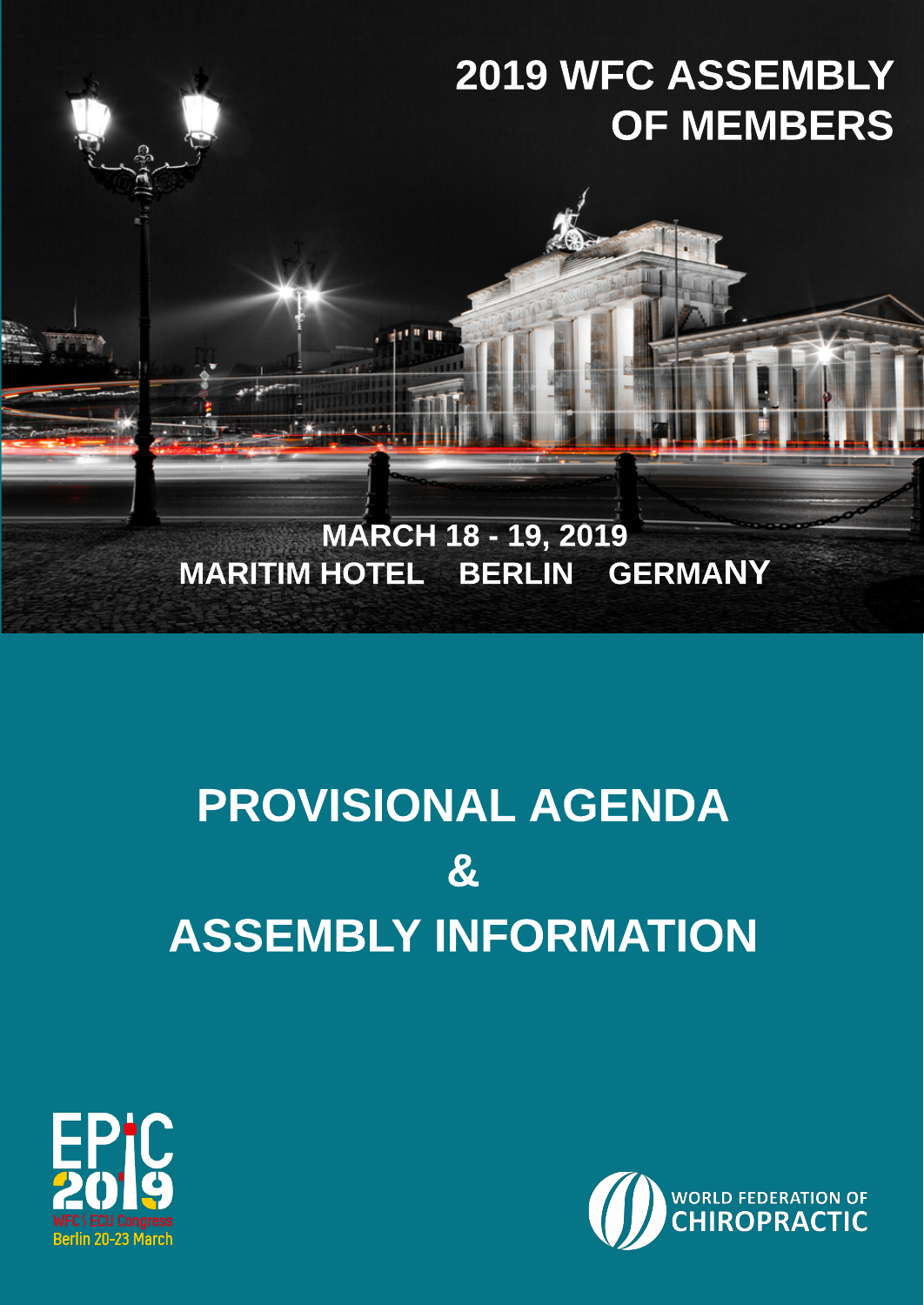## WORLD FEDERATION OF FÉDÉRATION MONDIALE DE FEDERACIÓN MUNDIAL DE<br>CHIROPRACTIC CHIROPRATIQUE QUIROPRÁCTICA

#### WELCOME FROM THE PRESIDENT

On behalf of the World Federation of Chiropractic, it gives me great pleasure to welcome you to the 2019 WFC Assembly of Members, held at the magnificent Maritim Hotel in the center of Berlin, one of the world's great capital cities.

The Assembly of Members is an important event in the WFC calendar. The Assembly represents the Constituent Member national associations of chiropractors and is the supreme decision-making body of the WFC. For this reason, it is very important that Members attend, participate in debate and discussion, report on their achievements and challenges, and importantly network with fellow leaders from chiropractic associations from around the world.

The past two years have been an exciting time for the WFC. Much work has been undertaken to develop our organization and build on the excellent achievements of those who built a solid foundation for the WFC.

At the Assembly you will hear reports on the work that the WFC has been undertaking to pursue its mission of advancing awareness, utilization and integration of the chiropractic profession internationally. With over 90 Members across 7 world regions, there is rich diversity in culture and stages of development for the chiropractic profession. At this coming together of chiropractic leaders from around the globe, the Assembly allows us to learn from our collective experiences and plot a course to strengthen the influence of chiropractors as spinal health experts in the health care system.

With a new strategic plan, a new brand and a new structure of governance, the WFC is looking forward to the coming years. However, it is you, our Members, that remain the reason for our existence. By supporting, empowering, promoting and advancing the profession, the WFC is committed to serving the profession and making chiropractic accessible to all.



This will be an exciting week in Berlin. As well as our Assembly of Members, and a range of side meetings, our 16th Biennial WFC Congress is being jointly held with the 78th annual Convention of the European Chiropractors' Union.

It is an immense privilege to serve as WFC President. I look forward to seeing you in Berlin and welcoming you to what will be an inspiring week.

Laurie Tassell DC President, WFC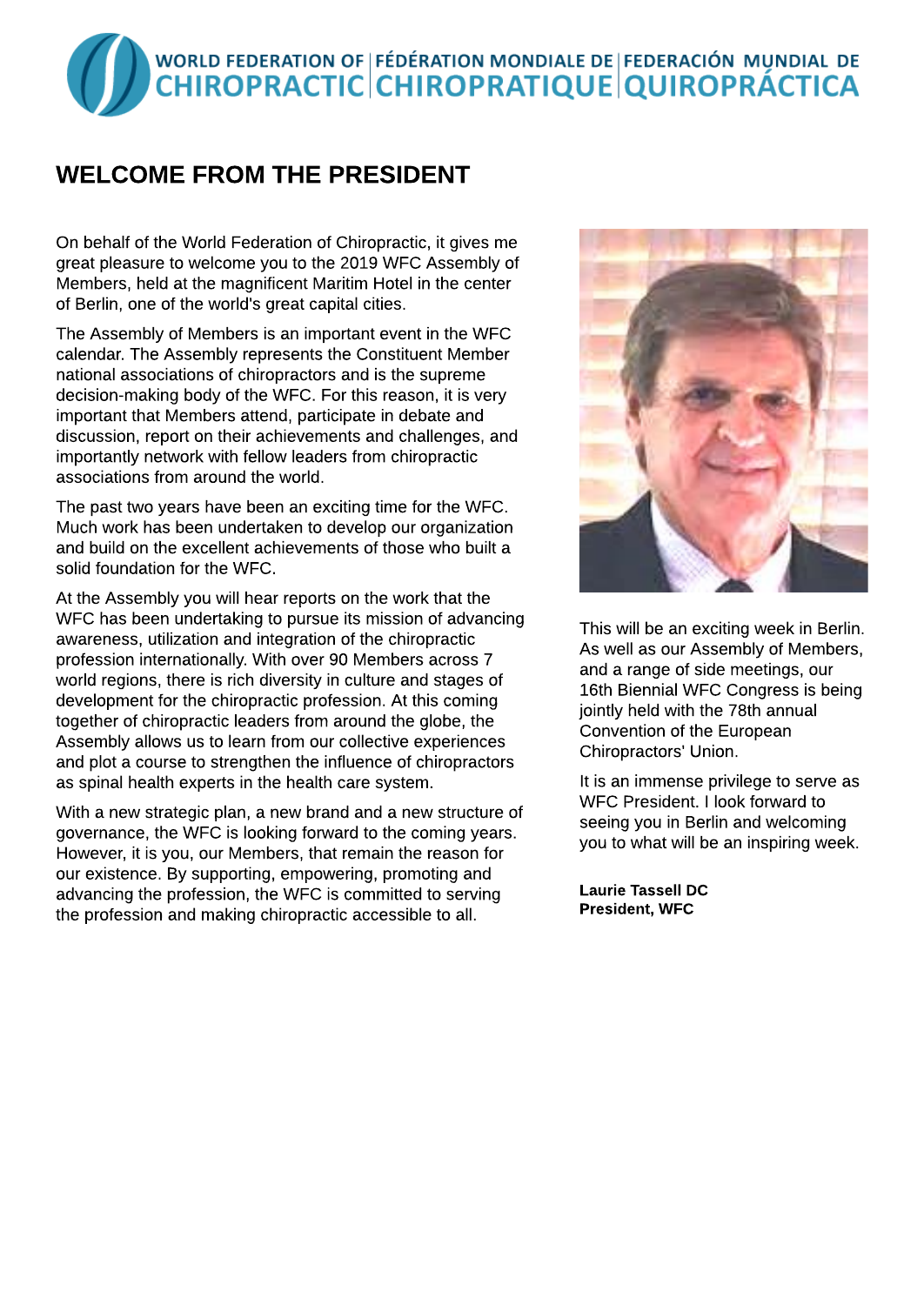#### ABOUT THE WFC ASSEMBLY

#### Date

The Fifteenth WFC Assembly of Members will open at 08:30 on Monday, March 18, 2019 and finish no later than 17:00 on Tuesday, March 19, 2019.

#### Location

The WFC Assembly of Members will be held at the Maritim Hotel, Stauffensbergstrasse 26, 10785 Berlin, Germany.

#### About the WFC Assembly

The WFC Assembly of Members is the decision-making body of the World Federation of Chiropractic. The Assembly is comprised of delegates selected by WFC Constituent Members, who shall be the only members with the right to vote at an Assembly. The Assembly may also be attended by others who are not members but who may be granted the right to speak at an Assembly on the recommendation of Council and the approval of the Assembly.

The Assembly focuses on an agenda prepared by the WFC Council.

The main functions of the WFC Assembly of Members are to determine the policies of the WFC, approve financial statements and set dues, and consider applications for membership.

Council adopts Roberts Rules of Order as the procedure for the conduct of business of the Assembly.

#### How the WFC Assembly works

The WFC?s mission is to advance awareness, utilization and integration of chiropractic internationally. The WFC takes its direction from it 93 Constituent Member national associations it is designed to serve. Every two years, senior officials from the WFC Constituent Members attend a nominated location to participate at the WFC Assembly. It is at the WFC Assembly that the WFC?s work is reviewed, new goals are set and new tasks assigned.

The WFC Assembly is conducted in plenary sessions where delegates meet to listen to reports and adopt resolutions brought to it by Council and its committees. The Secretary-General and representatives of Constituent Members also address the delegates during the Assembly.

#### Registration

Registration is required for the WFC Assembly. All delegates are required to wear ID badges in order to enter the meeting room.

#### Delegates

Each Constituent Member shall be entitled to appoint numbers of delegates according to the size of their respective memberships. Votes are accorded to Constituent Members in the same manner as delegates.

| Number of members | Number of votes |
|-------------------|-----------------|
| Up to $50$        | 1               |
| 51 to 100         | 2               |
| 101 to 250        | 3               |
| 251 to 500        | 4               |
| 501 to 1000       | 5               |
| 1001 to 2000      | 6               |
| 2001 to 3000      |                 |

Thereafter one (1) delegate (vote) for each one thousand (1000) members or fraction thereof.

Each Constituent Member may appoint one or more alternate delegates and shall notify the Secretariat of the names and addresses of its delegates and any alternate delegates three (3) months prior to the opening of any meeting of the Assembly or at such other time as the Council meeting may determine.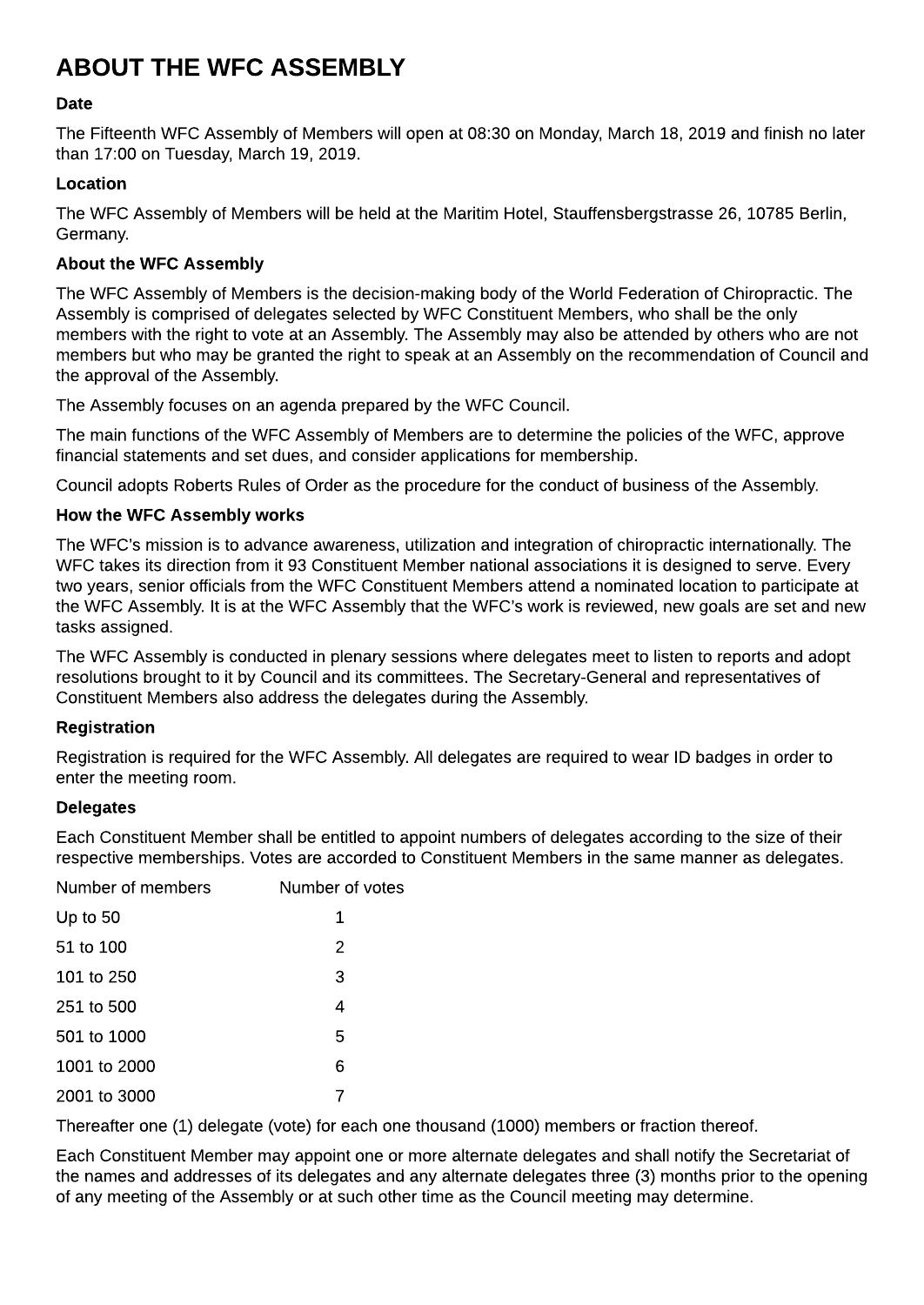#### Proxy votes

A Constituent Member may carry the proxy votes of up to two other Constituent Members, provided that notice of proxy is given in writing to the Secretariat within 4 (four) weeks of the Assembly.

#### Country reports

Country reports must be no longer than 5 minutes (500 words). They must be strictly focused on the Constituent Member?s activity, achievements and challenges since the date of the last Assembly, as well as a description of how they have been supporting the vision and mission of the WFC. Timing will be tightly monitored. Delegates are requested to deliver reports at a normal speaking pace as rapid delivery risks difficulty for those whose first language is not English.

#### Arrival in Berlin

Delegates, representatives or other participants traveling by air will arrive at Tegel (TXL) or Schönefeld (SXF) airport. Those traveling by train will arrive into Berlin Hauptbahnhof (Central) station. Reservations at the Assembly venue hotel (Maritim Hotel, Stauffensbergstrasse 26, Berlin) should be made well in advance. Specially negotiated rates are available by booking through the Congress website at [www.EPIC2019.net](http://www.EPIC2019.net).

#### Visa requirements

EU nationals do not need a visa to enter the Federal Republic of Germany. For non-EU nationals a visa is not required for semi-annual visas of up to 90 days each for nationals of those countries for which the European Community has abolished the visa requirement.

An overview of visa requirements / exemptions for entry into the Federal Republic of Germany can be found [here.](https://www.auswaertiges-amt.de/en/einreiseundaufenthalt/visabestimmungen-node/staatenlistevisumpflicht-node) Delegates, representatives and other participants should check the current visa requirements and ensure that any applications are made well in advance.

#### Entry badges

All attendees at the WFC Assembly of Members must register and collect their badges from 7:30am on Monday, March 18.

#### List of delegates

A provisional list of delegates and other participants will be available on the WFC website (paper copies will not be distributed) at the beginning of the WFC Assembly. This list will be issued on the basis of the registrations received by the Secretariat up to 4:00pm Eastern Time Friday, March 15. A revised list will be posted on the WFC website later. In the event of any official change in delegation membership, delegates are kindly requested to notify staff at the WFC desk.

#### Delegates' consent to be photographed / filmed

Representatives of Constituent Members and other attendees, including alternates and observers, as well as any other participants in session of the WFC Assembly of Members acknowledge that the WFC Secretariat and parties acting for the WFC Secretariat may take photographs during and/or videotape all or part of open session meetings of the WFC Assembly.

By attending the WFC Assembly representatives of Constituent Members, alternates, advisers and observers as well as any other participants are held to have consented to being depicted in such photographs and videos and to agree that the WFC may, at its sole discretion, reproduce and publicly disseminate any of these photographs and/or any such video footage on its website and/or other materials and through other outlets and/or authorize third parties to do the same.

#### Food and beverage

Representatives of Constituent Members, alternates, advisers and other participants will be entitled to refreshments during the morning and afternoon breaks and during the lunch break.

#### Inquiries

All inquiries in relation to the WFC Assembly should be submitted to  $\frac{info@wfc.org}{}$ .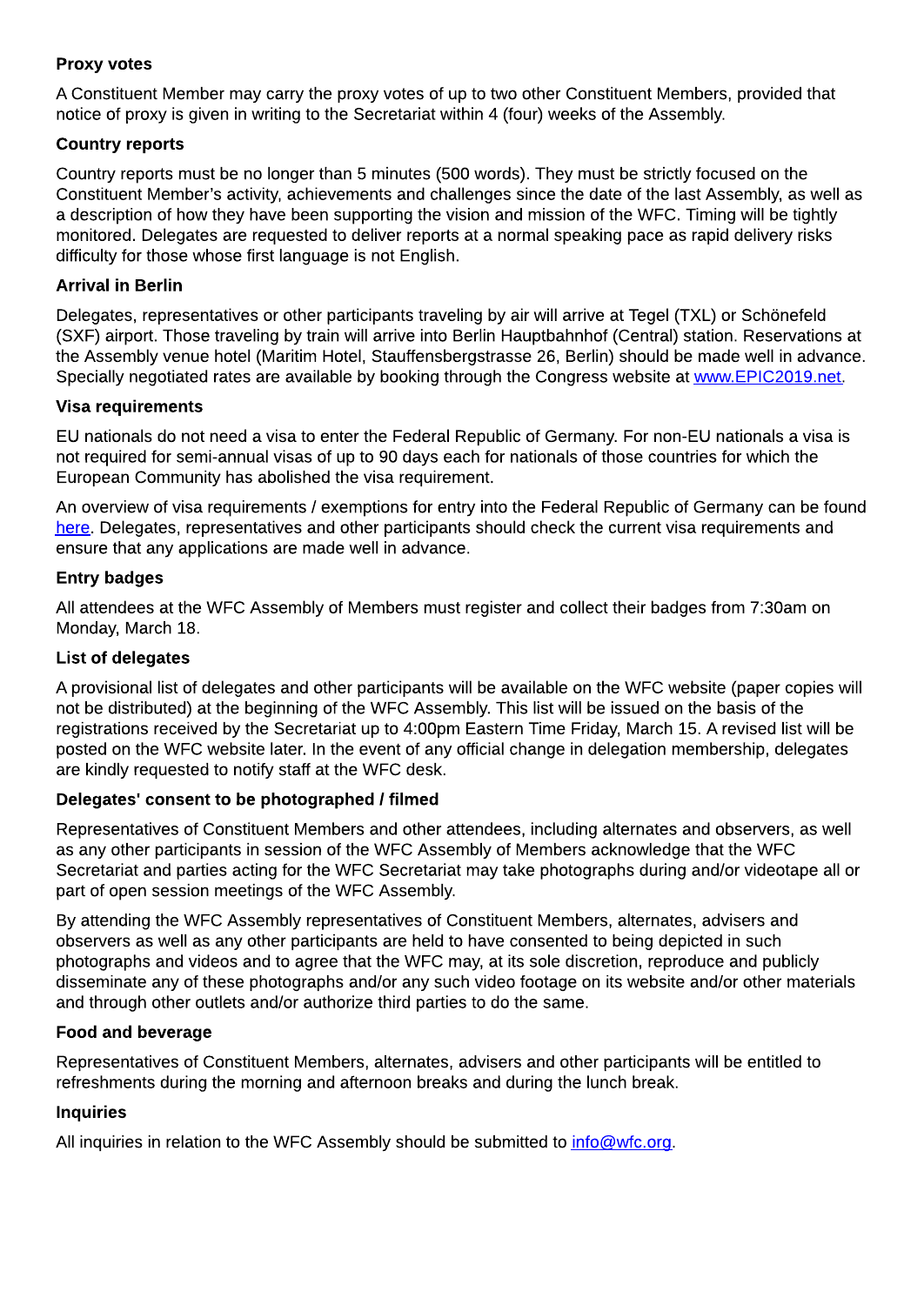WORLD FEDERATION OF FÉDÉRATION MONDIALE DE FEDERACIÓN MUNDIAL DE<br>CHIROPRACTIC CHIROPRATIQUE QUIROPRÁCTICA

#### MONDAY, MARCH 18

| $07:30 - 08:30$ | Registration                                                                                          |
|-----------------|-------------------------------------------------------------------------------------------------------|
| $08:30 - 10:30$ | <b>SESSION A</b>                                                                                      |
|                 | <b>Chair: Laurie Tassell</b>                                                                          |
| $08:30 - 08:40$ | <b>President's Welcome</b>                                                                            |
| 08:40 - 08:45   | Apologies for absence                                                                                 |
|                 | Alternate delegates                                                                                   |
|                 | Quorum                                                                                                |
|                 | Adoption of Agenda                                                                                    |
|                 | Adoption of minutes of the 2017 WFC Assembly of Members (Washington DC)                               |
| 08:45 - 09:00   | <b>Report of the Secretary-General</b>                                                                |
| $09:00 - 10:00$ | <b>Regional reports: Europe</b>                                                                       |
|                 | European Chiropractors Union                                                                          |
|                 | Member reports                                                                                        |
| $10:00 - 10:30$ | WFC Strategic Plan 2019 - 2022                                                                        |
| $10:30 - 11:00$ | Refreshment break                                                                                     |
| 11:00 - 12:30   | <b>SESSION B</b>                                                                                      |
|                 | <b>Chair: Vivian Kil</b>                                                                              |
| $11:00 - 11:30$ | <b>Regional reports: Europe</b>                                                                       |
|                 | Member reports (continued)                                                                            |
| 11:30 - 12:25   | <b>Governance</b>                                                                                     |
|                 | <b>Bylaws</b>                                                                                         |
|                 | Resolutions                                                                                           |
|                 | Policy & Procedures                                                                                   |
|                 | Policy proposals                                                                                      |
|                 | <b>Council elections</b>                                                                              |
|                 | <b>Executive Committee elections</b>                                                                  |
| $12:25 - 12:30$ | <b>Premier Corporate Partner address</b>                                                              |
| 12:30 - 14:00   | Lunch break                                                                                           |
| 14:00 - 15:30   | <b>SESSION C</b>                                                                                      |
|                 | <b>Chair: Michele Maiers</b>                                                                          |
| 14:00 - 15:00   | Discussion Forum: Recruitment, Retention & Relevance - Essentials in<br><b>Association Management</b> |
|                 | <b>Facilitator: Ayla Azad</b>                                                                         |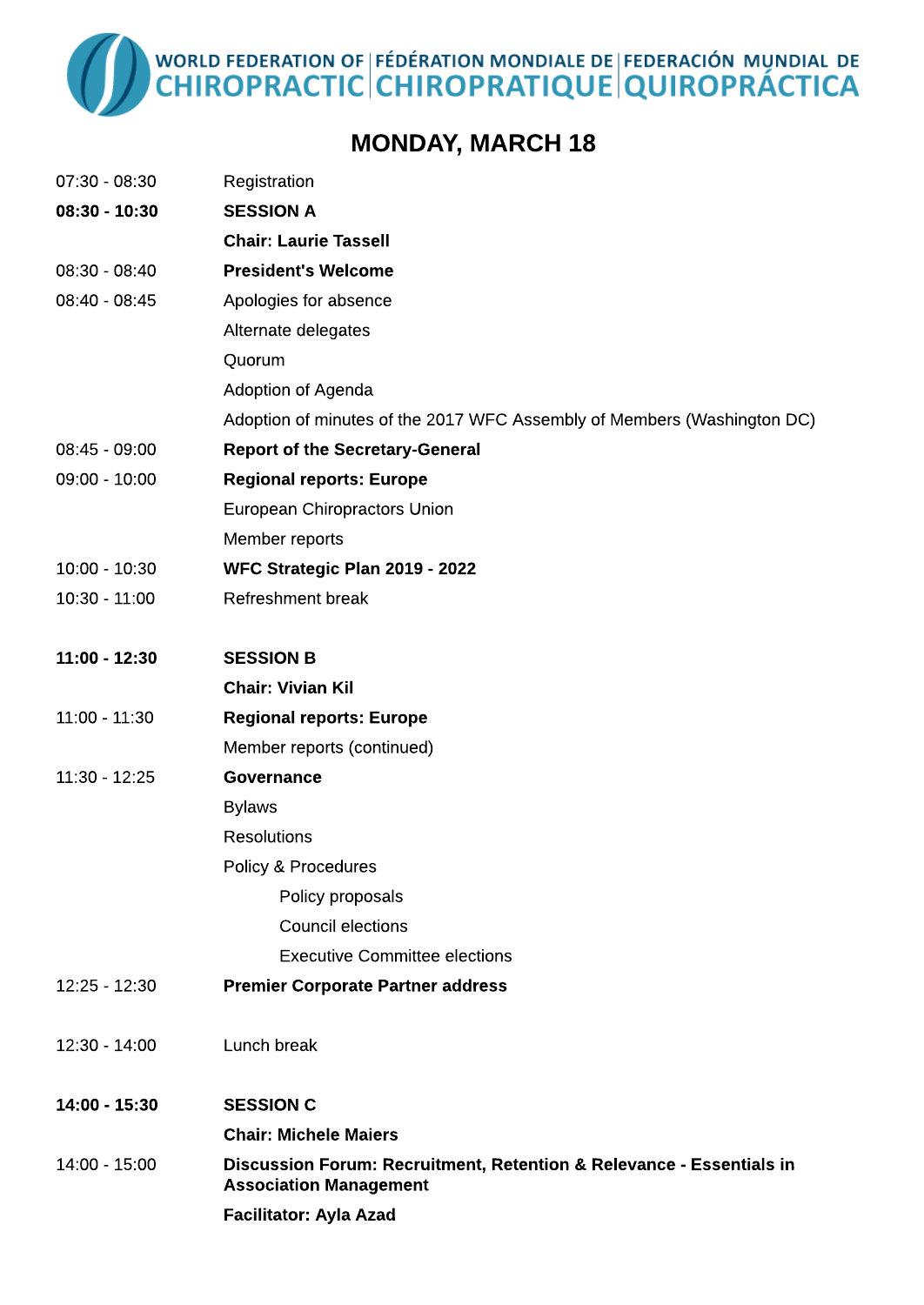| 15:00 - 15:30   | <b>Regional reports: Africa</b>                                  |
|-----------------|------------------------------------------------------------------|
|                 | African Chiropractic Federation                                  |
|                 | Member reports                                                   |
| 15:30 - 16:00   | Refreshment break                                                |
| 16:00 - 17:30   | <b>SESSION D</b>                                                 |
|                 | <b>Chair: Kei Takeyachi</b>                                      |
| 16:00 - 16:30   | <b>Regional reports: Asia</b>                                    |
|                 | Member reports                                                   |
| 16:30 - 16:50   | <b>Committee report: Research Committee</b>                      |
| $16:50 - 17:10$ | <b>Committee report: Disability and Rehabilitation Committee</b> |
| 17:10 - 17:30   | <b>Committee report: Public Health Committee</b>                 |
|                 |                                                                  |

#### TUESDAY, MARCH 19

| $08:30 - 10:30$ | <b>SESSION E</b>                                                           |
|-----------------|----------------------------------------------------------------------------|
|                 | Chair: Kendrah da Silva                                                    |
| $08:30 - 09:00$ | Regional Reports: Eastern Mediterranean                                    |
|                 | Eastern Mediterranean and Middle East Chiropractic Federation              |
|                 | Member reports                                                             |
| $09:00 - 09:15$ | <b>Special Report: World Spine Day 2018</b>                                |
| $09:15 - 09:30$ | <b>Special Report: Global Alliance for Musculoskeletal Health</b>          |
| 09:30 - 09:45   | <b>Special Report: FICS</b>                                                |
| 09:45 - 10:30   | <b>Discussion Panel: The Role of Associations in Reputation Management</b> |
|                 | <b>Facilitator: Gian Joerger</b>                                           |
|                 |                                                                            |
| $10:30 - 11:00$ | Refreshment break                                                          |
|                 |                                                                            |
| $11:00 - 12:30$ | <b>SESSION F</b>                                                           |
|                 | <b>Chair: Carlos Ayres</b>                                                 |
| $11:00 - 11:15$ | <b>Special Report: International Board of Chiropractic Examiners</b>       |
| $11:15 - 11:45$ | The John A. Sweaney Lecture                                                |
|                 | <b>Introduced by Holly Tucker</b>                                          |
| $11.45 - 12.15$ | <b>Regional Reports: Latin America</b>                                     |
|                 | Latin American Federation (FLAQ)                                           |
|                 | Member reports                                                             |
| $12:15 - 12:30$ | <b>Address: Foundation for Chiropractic Progress</b>                       |
|                 |                                                                            |